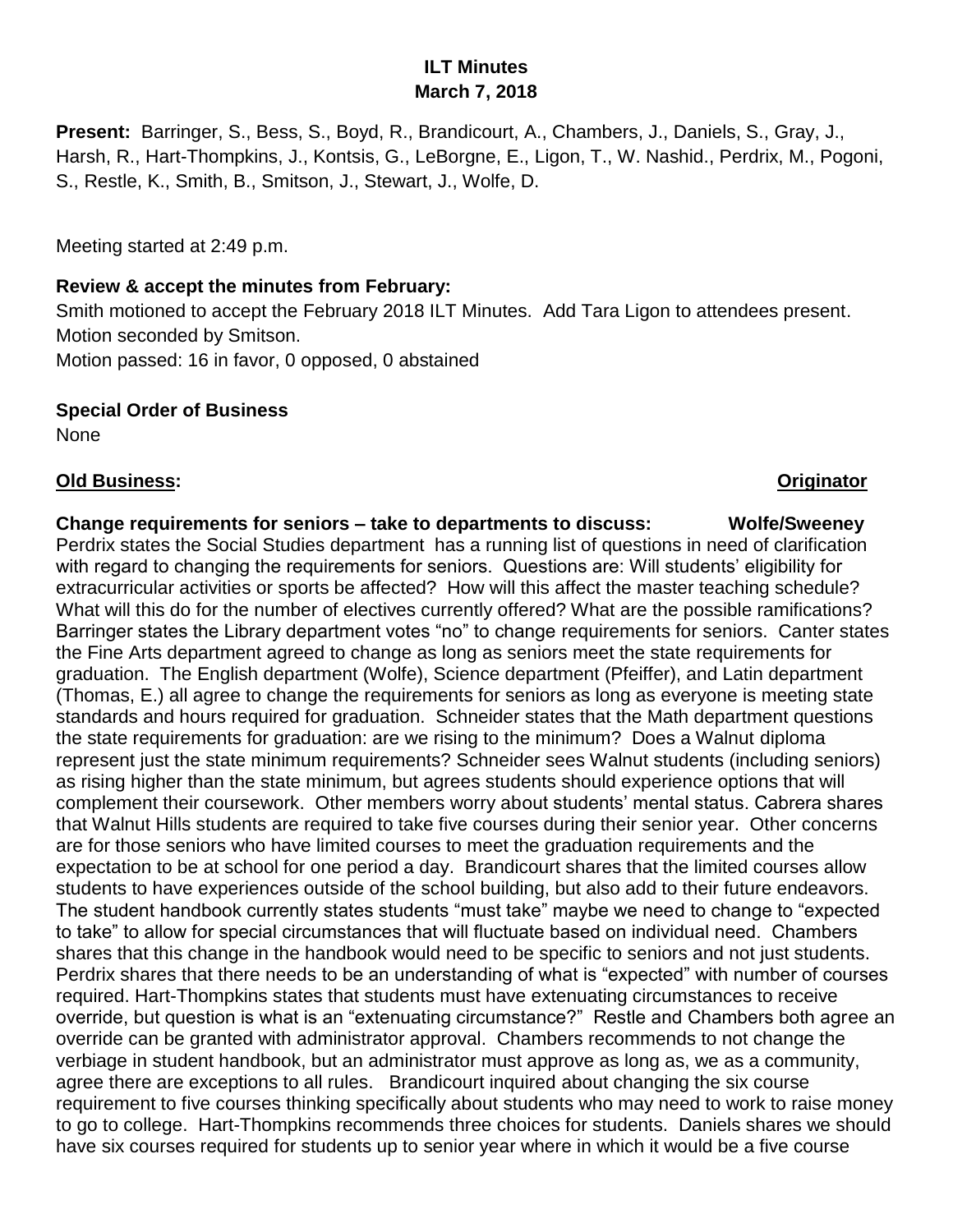requirement. Students have only one senior year, but a whole life to work. Wolfe will ask Sweeney to come up with three options for waiving the five classes for seniors.

### **New Business: Originator**

# **Library handbook language change Barringer Barringer**

Proposed change to current handbook language is to add the following text to the Library information at the end of the first paragraph: *While students may always use the library before and after school and during lunch, use of the library during Study Hall is a privilege that may be revoked by the librarians because of inappropriate behavior.* 

Barringer: the longest we've ever taken a student out of the library is one week and this was after many, many warnings. If a student is asked to stay out there is a lot of lead up to that point. Barringer is glad to discuss reason with parents. Chambers: issue is that the library discipline doesn't run parallel to regular classroom removal, such as A2S, with respect to number of days out. There needs to be a progressive discipline plan in place. Barringer: the students are not truly out all day, but only during study hall period. Chambers: we need to be able to justify the removal of access to the library to the parents of the student in question. Smith: what about librarians adding information into PowerSchool log entries? Chambers: written steps need to be progressive and logged. Pogoni: can the librarians write up a one sheet discipline/consequence ladder for students to follow? Chambers: We need to be able to distinguish first offense and consequence. We need documentation so the message is not confused, but shows consistency in disciplinary action. Barringer: we will use a notebook to track student's name, date, and number of days out. This will log the number of days. Nashid: what about using a Google Form to track? Pogoni: using Google Form will streamline the process. Barringer: we have no computer to use immediately as these incidents occur. Chambers: there needs to be consistent consequences. Restle: the Student Handbook outlines steps and consequences when the AUP is not followed. Is this an option? Barringer: A log book is easier to keep track of incidents. Again, no computer access to track incidents. Restle: Are the infractions found in the classroom generally the same as those in the library? Barringer: detentions are usually assigned for food offenses. She has no planning bell, no extra time to log students' offenses. LeBorgne: What type of offenses are we talking about? Barringer: disrespect to adults, excessive talking, inappropriate behavior. Harsh: Can we add these rules to the Study Hall Library rules that are shared each new Study Hall quarter session? Barringer: This information is already included in that wording. Brandicourt: Is there parent contact? What about email? Barringer: kids hate going back to study hall, this is the best punishment. Stewart: Students who get discipline in class get a call home. Barringer: In a classroom, parent contact information is updated in the classroom with the teacher, but not in PowerSchool. Restle: It would be nice to have a chart of offenses and consequences, if it is happening as often as it is, what about using a blanket email response to send out to parents via email? Brandicourt: When I, as a parent, get an email from a teacher as a preemptive measure I can understand from the teacher's perspective what happened and address that with my child, as opposed to now knowing information. Stewart: What about leaving the consequence up to the administrators? Barringer: I don't want to give up control, consequence needs to be on the spot. Administrators may not have time to take care of the incident on the same day. We will write names in a notebook and call parents. Smith: What will be the steps? Barringer: 1<sup>st</sup> offense is one day out of library;  $2^{nd}$  offense is three days out of the library;  $3^{rd}$  offense is a week out of the library. Continued offenses will be a referral to administrators. Nashid: The library is a privilege and students need to show respect to the librarians. Hart-Thompkins: How will the Study Hall teacher know the student is not allowed in the library? Barringer: Students need to report to study hall class for attendance and will be sent back to classroom if they report to the library. Barringer calls for a Friendly Amendment Motion seconded by Nashid. 16 in favor, 0 opposed, 0 abstentions

Motion for proposed language change.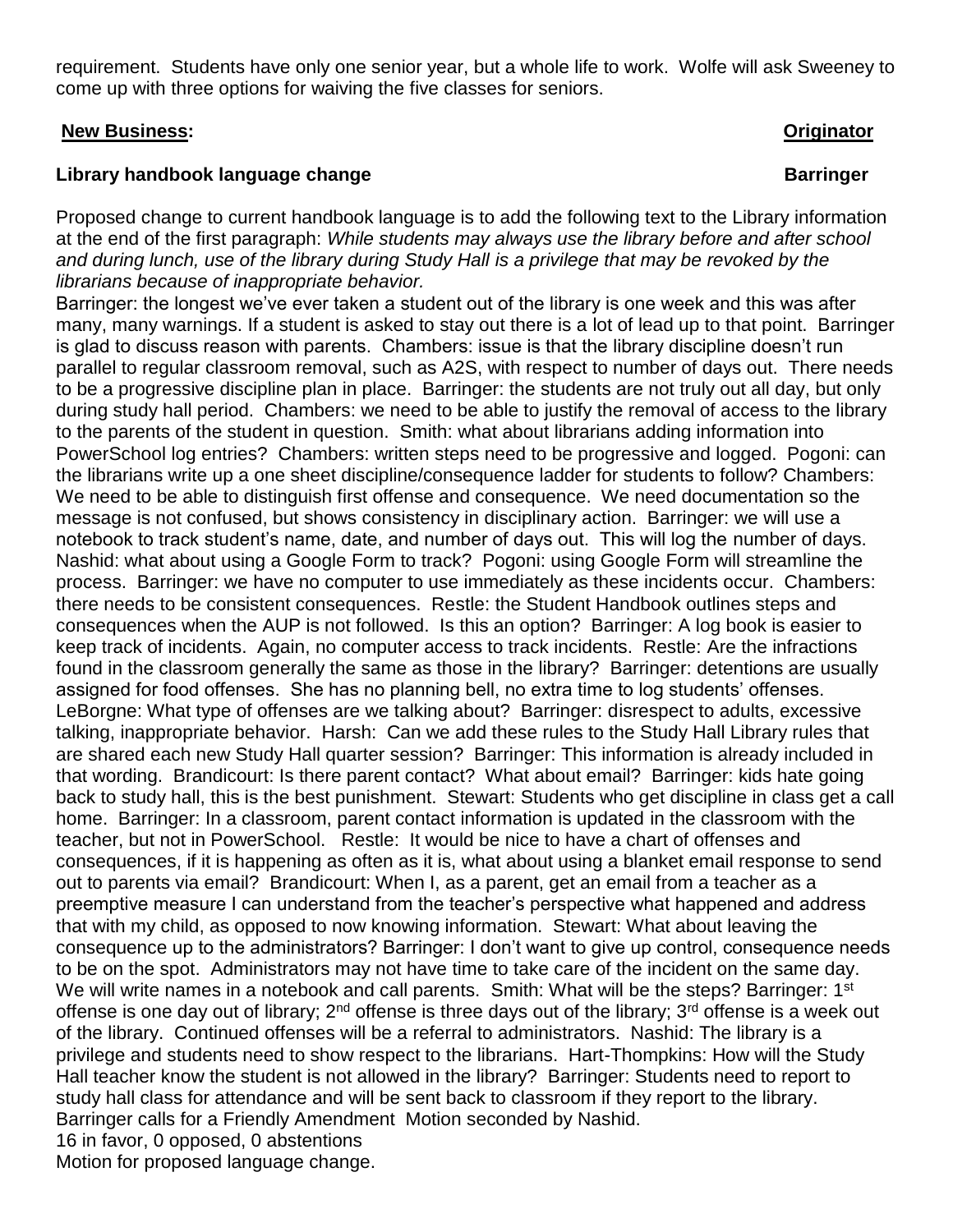### **Treat academic competitions the same as athletic competitions, not subject to blackout dates: Ligon / Pogon**i

Treating athletic competitions like academic competitions: T. Ligon- only if dates are beyond control of the activity sponsor

B. Smith motions to discuss, seconded by J. Chambers.

MFL department and English department both agree to motion. Fine Arts: if field trips are not during the day do they still apply to blackout dates? No, it's only if missing school. Blackout dates are two weeks prior to exams. Blackout dates are listed on Schoology. J. Stewart, ask Janet Fine to add Blackout dates to FT forms. J. Chambers, if submitted FT request is during a blackout date, Janet Fine returns the FT form to the sponsor.

B. Smith motions to treat academic competitions the same as athletic competitions, not subject to blackout dates.

16 in favor, 0 opposed, 0 abstentions.

**Feedback for discipline committee – dress code & study hall code of conduct: Smith** Study hall updated handbook language: Motion opened for discussion by B. Smith, seconded by J. Chambers. W. Nashid call the question.

Motion to accept the new codes of conduct per the discipline committee

16 in favor, 0 opposed, 0 abstentions.

Dress Code: feedback from J. Chambers #4 suggested change: *bathing suits outside of physical education class.* Change approved, not in original proposal. B. Smith motions to discuss change of wording. K. Restle: what about midriffs? B. Smith: based on feedback from departments we are not going to add that to dress code. Dress code violations are sent to the grade level office where students will be given a consequence. First offense is a DT, second offense is a Friday School. No alternative clothes will be given out to students. G. Konstis: Physical Education department discussed the dress code and difficulty to always see midriffs when students are sitting behind a desk. Propose a 30 second dress code check during 2<sup>nd</sup> bell. Issue is that dress code is not consistently enforced. J. Hart-Thompkins: this list is enforceable. G. Konstis: his enforces the rules that are in the handbook even if he doesn't mind on a personal level. M. Perdrix: daily checks are not a bad idea, but we have disruptions all week and this is something else to spend time doing during class. J. Hart-Thompkins: I am more interested in the educational time and not dress code. S. Pogoni: what about teachers that don't follow the rules? R. Boyd: dress code is too picky. S. Barringer calls the question. Proposal: bottom of "dress code" page with exception of #4 approved school. Net steps for approval: Local School Discipline Plan will be discussed at ILT meeting in April. Once approved in ILT the vote will go on to staff approval.

16 in favor, 0 opposed, 0 abstentions.

B. Smith discuss areas where kids go if waiting on coach, waiting on adult ride. Need form or pass. Students who leave Help Night will get a note with time student left HN (specific color for activity or location). Student would have a note to give to an inquiring adult. No note would result in violation in school policy and a consequence would be assigned.

J. Gray: from 3:30 -3:45 suggested by discipline committee that color coded passes for help night/sports. Students would have a designated classroom to report to. Multi-Purpose Room has one entrance/exit and with the sign in sheet it was a place for afterschool quiet study time. School is not a hangout. Keep a log sheet and issue detention if out of location. J. Hart-Thompkins: would clubs also have a pass? Yes. Students with no pass is an automatic dt. If students leave an area they are to report to a designated area. D. Wolfe: looks at what is proposed (Saturday School) is (Friday School). J. Gray: we added three security staff members: Mr. Cobb (until 4:45pm), Ms. Peters (until 10 pm), and Ms. McCoy (until 4:30pm). R. Boyd: who checks for pass? Any adult? W. Nashid: what about the green factor, too much paper. S. Barringer: too many students to write